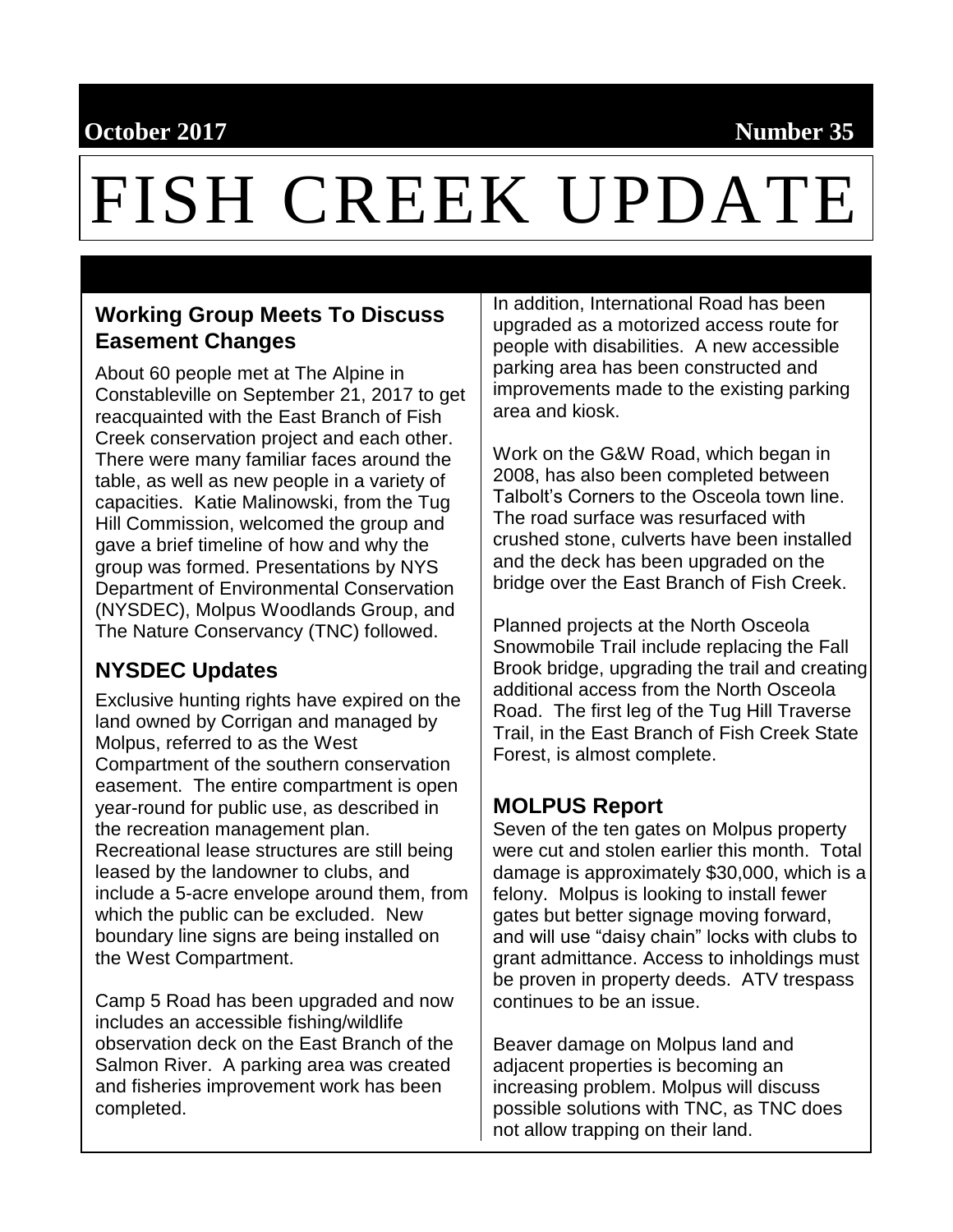## **2 FISH CREEK UPDATE**

Molpus claims that roads open to snowmobiles have experienced damage, with high traffic and compaction causing the frost to get pushed down further into the soil. During the thaw, rocks are pushed out of the soil and culverts damaged. Molpus would like to discuss trail maintenance with snowmobile clubs. Molpus does not want to lose their investment in their roads and would consider closing the trail.

Attendees were also reminded about the regulations regarding tree stands. Tree stands must be properly labeled with name, address, and phone number of the owner, cannot damage the trees, and must be taken down at the end of hunting season.

#### **The Nature Conservancy News**

Since the group met last, The Nature Conservancy has acquired about 1200 acres, which is not under a conservation easement. TNC has increased revenue to offset the changes in the PILOT with the taxing jurisdictions by leasing areas on their land. They have no current plans to add more land. They are working on a forest restoration project, which includes 750 acres of timber stand improvements and planting about 45,000 seedlings over the next couple years. They are dealing with beaver through nuisance permits from the DEC and have no other management in place yet. There is no trapping allowed by the public on the easement lands. They lease to 5 camps and are down to the maximum allowable amount of camps. They are still working with two clubs on camp structure removal/relocation.

#### **Moving Forward**

The Working Group would like to meet more frequently, on an annual basis, possibly beginning in the spring of 2018. A

spring time meeting may provide more opportunities for folks to attend.

#### **Organization/Agency Contacts**

*Molpus Woodlands Group* Tim Burpoe, Property Manager [tburpoe@molpus.com,](mailto:tburpoe@molpus.com) 518-294-4045 ext 101

*The Nature Conservancy* Brian Roat, Sandy Creek [broat@tnc.org,](mailto:broat@tnc.org) 315-387-3600

*NYS Dept. of Environmental Conservation* Michael Giocondo, Lowville 315-376-3521 [michael.giocondo@dec.ny.gov](mailto:michael.giocondo@dec.ny.gov)

*Tug Hill Commission* Katie Malinowski, Watertown 315-785-2380 [katie@tughill.org](mailto:katie@tughill.org)

*Tug Hill Tomorrow Land Trust* Linda Garrett, Watertown, 315-779-8240 [thtomorr@northnet.org](mailto:thtomorr@northnet.org)

#### *Shared Goals of the East Branch of Fish Creek Working Group (From April 1997 Report)*

- 1. To maintain a high-quality, sustainable environment for the health, safety and enjoyment of our children, our children's children, and successive generations.
- 2. To provide for the protection of the core forest's long-term timber productivity, water quality, and overall natural resource and habitat health, as well as traditional hunting, trapping, fishing and recreational uses.
- 3. To provide for resource protection in a way that avoids a shift in the property tax burden to local taxpayers, prevents a negative impact on local job availability, and sustains the economic viability of area communities.
- 4. To help spread the costs of protection over the many beneficiaries at the local, regional and state level.
- 5. To maintain mixed ownership of most of the eastern core forest, and find ways to provide for recreational access in a way that does not threaten natural resource quality or adversely affect private property rights.
- 6. To encourage continued private land stewardship through voluntary compliance with environmental standards and methods, such as timber harvest guidelines.